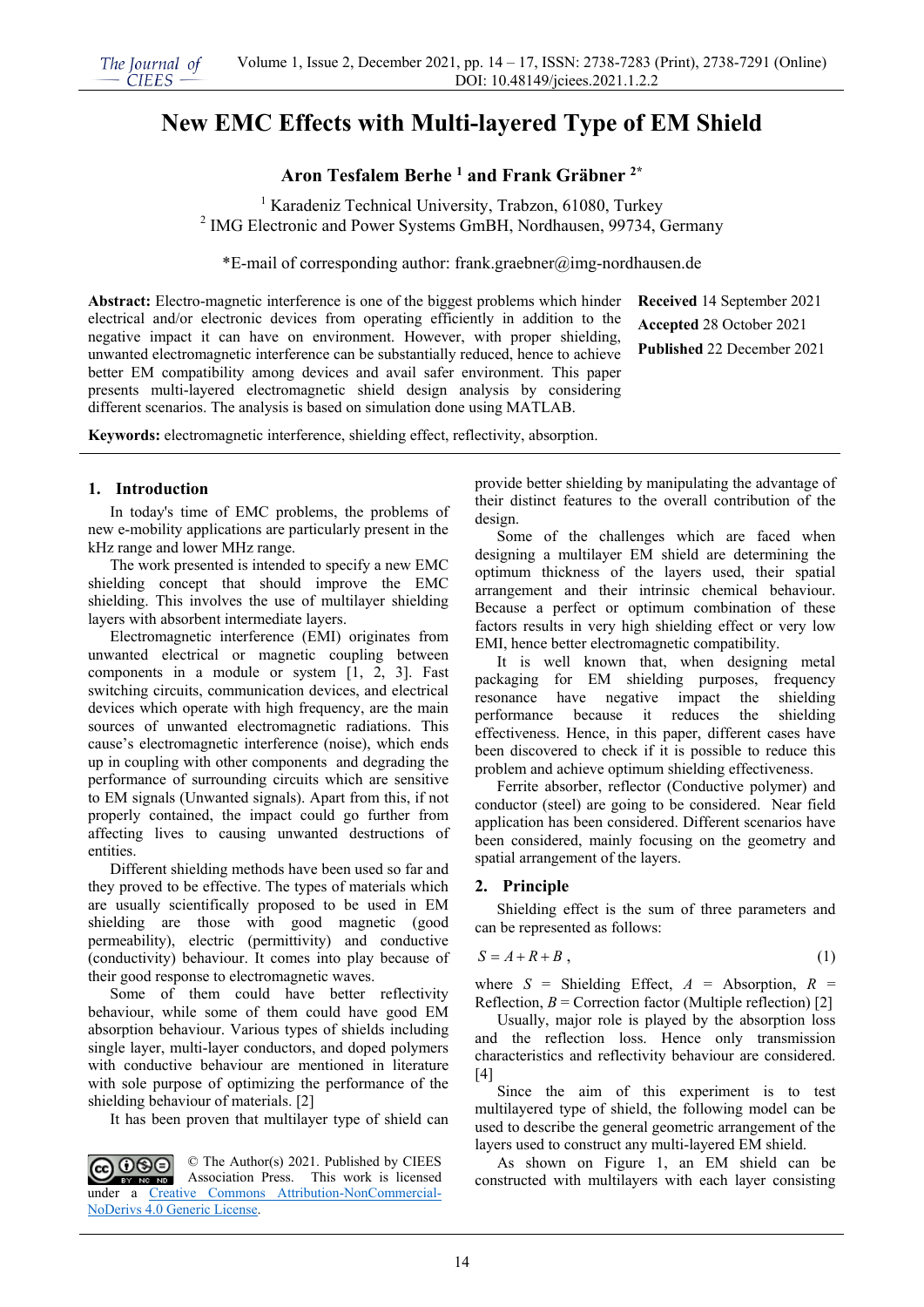different type of material with distinct characteristics. This improves the shielding effectiveness.



**Figure 1.** Multi-layer EM Shield Model [2].

The parameters  $\varepsilon$ ,  $\mu$ ,  $\sigma$  represent permittivity, permeability and conductivity of each medium involved. It should be put in mind that the mediums used are assumed to be continuous and isotropic in order to make the analysis easier.

Shielding effect of a multi-layer shield is expressed as follows:

$$
S = -20\log(T)dB,
$$
 (2)

where '*T*' is the total transmission coefficient of ninterfaces for the n-layers which are overlaid on each other to form a laminate. Hence the following general equation could be used to calculate the transmission coefficient  $[1, 2, 5]$ :

$$
T = P\left[\left(1 - q e^{(-2\gamma_1 t_1)}\right)\left(1 - q e^{(-2\gamma_2 t_2)}\right)\left(1 - q e^{(-2\gamma_3 t_3)}\right) \cdots \left(1 - q e^{(-2\gamma_n t_n)}\right)\right]e^{(-\gamma_1 t_1 - \gamma_2 t_2 - \gamma_3 t_3 \cdots - \gamma_n t_n)}\tag{3}
$$

From above *t* is the thickness of the layer and *P* is as follows:

$$
P = \frac{(2\eta_0)(2\eta_1)(2\eta_2)(2\eta_3)...(2\eta_n)}{(\eta_0 - \eta_1)(\eta_1 - \eta_2)(\eta_2 - \eta_3)...(\eta_{n-1} - \eta_n)},
$$
\n(4)

Where  $n_0$  is intrinsic impedance of free space which is equal to  $120\pi$  and  $\eta_1$ ,  $\eta_2$ ,  $\eta_3$  and  $\eta_n$  are intrinsic impedances of layers 1, 2, 3 and *n* respectively. In this analysis, absorber, conductive polymer and conductor are considered. Their intrinsic impedances are calculated as follows: [1, 2, 6]

$$
\eta_{A} = \sqrt{\frac{-\left(2\pi f\mu\right)^{2}}{\gamma A^{2}}}
$$
\n
$$
\eta_{p} = \left(1 + j\right) \sqrt{\frac{\pi f\mu_{p}}{\sigma_{p}}} \quad \text{(Intrinsic Impedance of conductive polymer)}, \qquad (6)
$$

$$
\eta_c = (1+j)\sqrt{\frac{\pi f \mu_c}{\sigma_c}}
$$
 (Intrinsic Impedance of conductor), (7)

Each layer has its own distinct propagation constant γ is defined as below:

$$
\gamma = (1+j)\sqrt{\pi \mu \sigma} \,,\tag{8}
$$

where  $f = \text{frequency}, \mu = \text{Permeability}$  of the medium and *σ* = Conductivity of the medium. Finally *q* stands for reflection coefficient at the interface of the layers and is computed as:

$$
q = \frac{(\eta_n - \eta_{n-1})(\eta_n - Z(n+1))}{(\eta_n + \eta_{n-1})(\eta_n + Z(n+1))},
$$
\n(9)

where  $Z(n)$  represents the impedance to the right of the nth interface. It is given as:

$$
Z(n) = \eta_n \left[ \frac{Z(n+1)\cosh(\gamma_n t_n) + \eta_n \sinh(\gamma_n t_n)}{\eta_n \cosh(\gamma_n t_n) + Z(n+1)\sinh(\gamma_n t_n)} \right]
$$
(10)

As it has been mentioned above three layers, absorber, and conductive polymer apart from air or free space [7, 8, 9]. The material type parameter of each layer permittivity, permeability and conductivity are given in Table1.

In this paper, three layered and four layered EM shields has been considered. The simulation is done under different scenarios in which they are listed as follows:

• Effect of conductor layer thickness on the shielding effect of the overall three layered EM shield design;

• Effect of spatial arrangement of the different layers on the shielding effect (mainly absorber and conductive polymer);

| Material                    | Permittivity                                                                      | Permeability                     | Conductor                                  |
|-----------------------------|-----------------------------------------------------------------------------------|----------------------------------|--------------------------------------------|
|                             |                                                                                   |                                  |                                            |
| Air (Free space)            | $\varepsilon_0 = 8.854 * 10^{-12} F/m$                                            | $\mu_{0} = 4\pi * 10^{-7}$ H/m   | $\sigma_{0}=0$                             |
| Absorber                    | $\varepsilon_{\rm c} = 1.4 + 1.8i$                                                | $\mu_z = 22 + 19j$               |                                            |
| (Ferrite)                   | $\varepsilon_a = (1.24^{-11} + 1.59^{-11} j)F/m$                                  | $\mu_a = (2.76 + 2.388 i)H/m$    | $\sigma_{\rm c} = 10^{-5}~1/\Omega m$      |
|                             | $\varepsilon_{\text{I}} = 1.4 + 1.8i$                                             | $\mu$ = 1400 + 1500 j            |                                            |
| Conductive<br>polymer       | $\varepsilon_n = (1.24^{-11} + 1.59^{-11} j)F/m$ $\mu_n = (0.0018 + 0.0019 j)H/m$ |                                  | $\sigma_{\rm n} = 10^{-15}~1/\Omega m$     |
|                             | $\mathcal{E}_{-}=1$                                                               | $\mu_{\rm m} = 100$              |                                            |
| Conductor<br>(Carbon Steel) | $\varepsilon_{\rm s} = 8.854*10^{-12} F/m$                                        | $\mu_{s} = 1.2566 * 10^{-4} H/m$ | $\sigma_{n} = 6.21 * 10^{6}$ 1/ $\Omega$ m |

**Table 1.** The material type parameter of each layer permittivity, permeability and conductivity.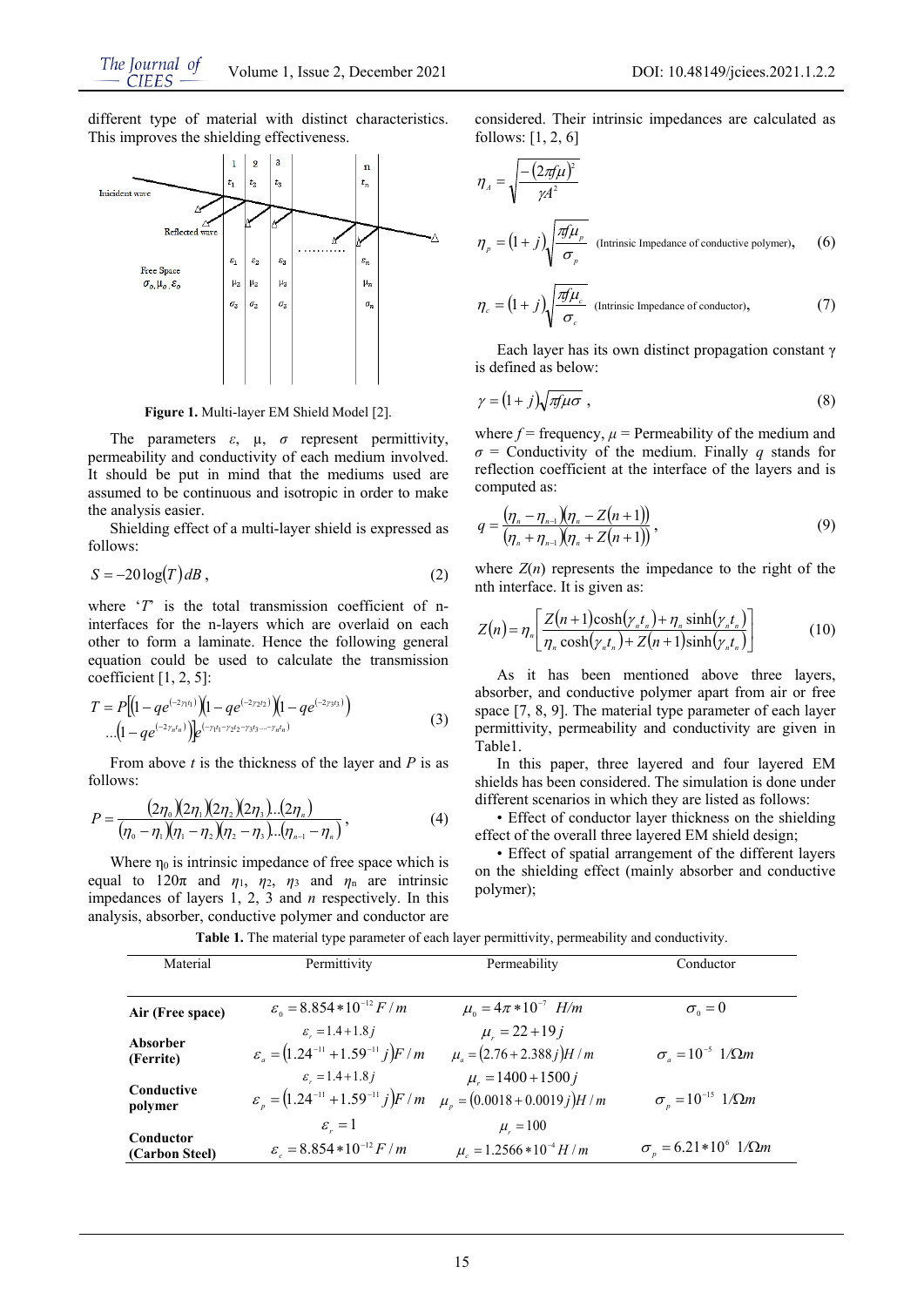• Effect of adding air gap between the conductor and other two layers (In this paper the air gap itself is treated as a layer, in other words it is assumed as a 4 layered EM shield design);

• Effect of air gap thickness at constant frequency values;

• Effect of spatial arrangement of the layers on the shielding effect (Mainly absorber and conductive polymer).

#### **3. Results and discussion**

As shown in Figure 2, three random conductor thickness values has been considered at  $t=0.001m$ ,  $t=0.0015m$ ,  $t= 0.0017m$ . It is found that the shielding effect increases with increase in the thickness of the conductor. However, as the thickness of the conductor increases, the frequency range of operation of the shield decreases i.e. as shown in the diagram the red line (lowest conductor thickness value) has highest frequency range, while the blue and green lines (with higher conductor thickness values) have slightly lower frequency range.



**Figure 2.** Shielding effect of three layered design at different thickness values.

In Figure 3, it shows the effect of spatial arrangement of the layers used in a three layered EM shield. The first arrangement is Absorber - Conductive Polymer - Conductor (Blue) while the second one (Red) is Conductive polymer – Absorber – Conductor (Wave is assumed to propagate from left to right).

The effect is almost the same but when the result is magnified, it is found that the first case operates better (It is common to see such spatial arrangement used in literature especially for Multilayered EM shield design analysis).



**Figure 3.** Effect of spatial arrangement shielding effect of three layered design.



**Figure 4.** Shielding effectiveness of three layered EM shield design.

In the Figure 5, a three layer and four layer (Air-gap has been introduced inside) EM shields are considered.



**Figure 5.** Shielding effectiveness of four layered EM shield design (Air-Gap is introduced between the conductor and the other two layers).

When compared with each other the performance of the EM shield with air-gap is better than without the airgap. To prove this the shielding effectiveness at 400 MHz is chosen randomly and the plot shows that with air gap, shielding effect is about 0.6614 dB (normalised value to max shielding of 1 dB) while without air-gap, it shows about 0.67813 dB (normalised value to max shielding of 1 dB).

Figure 6 shows the effect of air gap thickness at constant frequency when air-gap is introduced. It is clearly shown that when the air-gap thickness varies, the shielding effect almost remains the same (the effect very small). On the other hand the effect of the frequency can be shown clearly, each line represents a constant frequency and this tells that, the EM shield performs better with increase in frequency keeping the air-gap thickness range constant



**Figure 6.** Shielding effectiveness vs. Thickness of air gap (keeping frequency constant) of four layered EM shield.